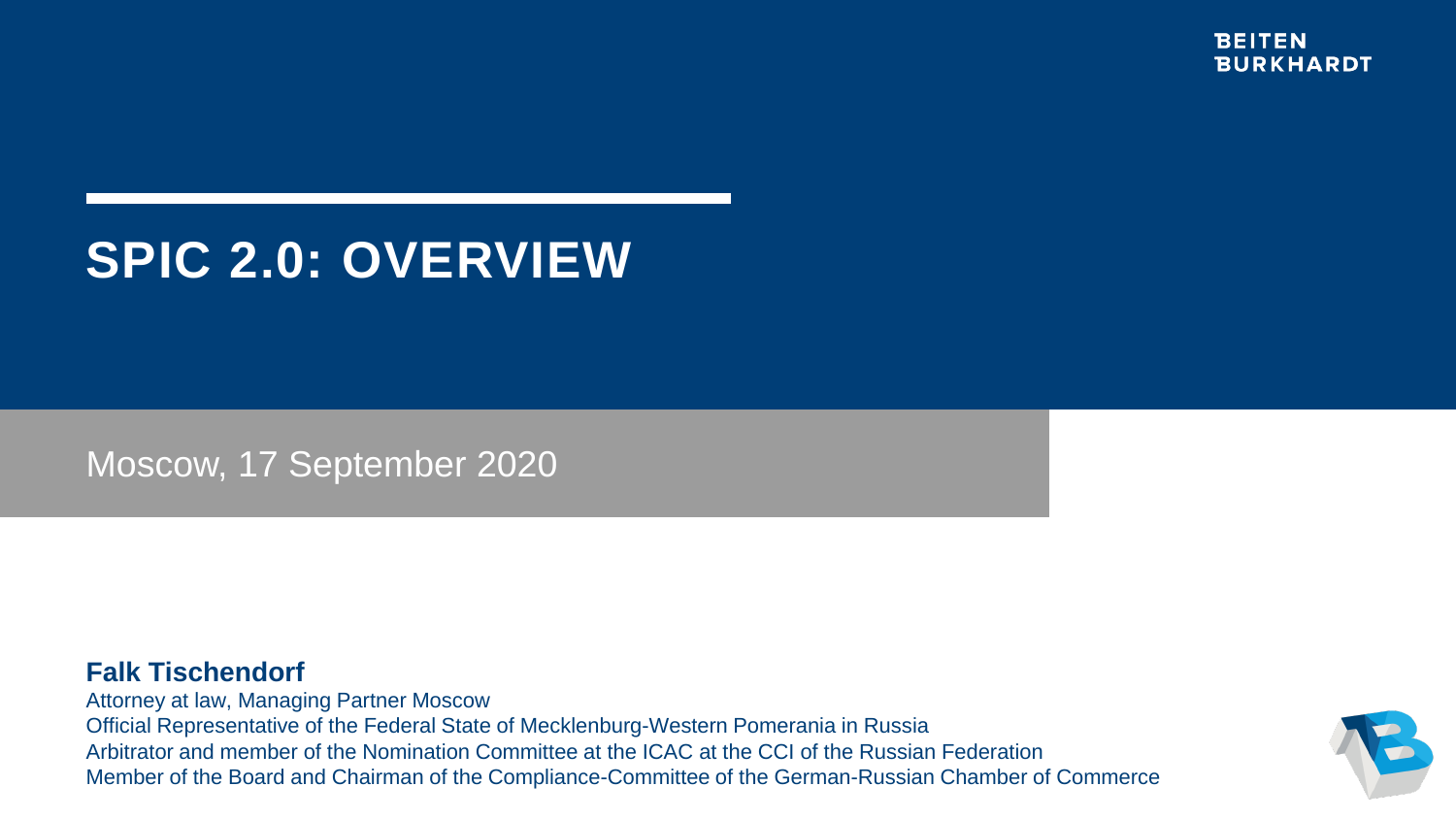# **TABLE OF CONTENTS**

- **I What is SPIC 2.0?**
- **II Modern technologies under SPIC 2.0**
- **III Competitive bidding**
- **IV Monitoring the performance of obligations**
- **Amendment and termination under SPIC 2.0 V**

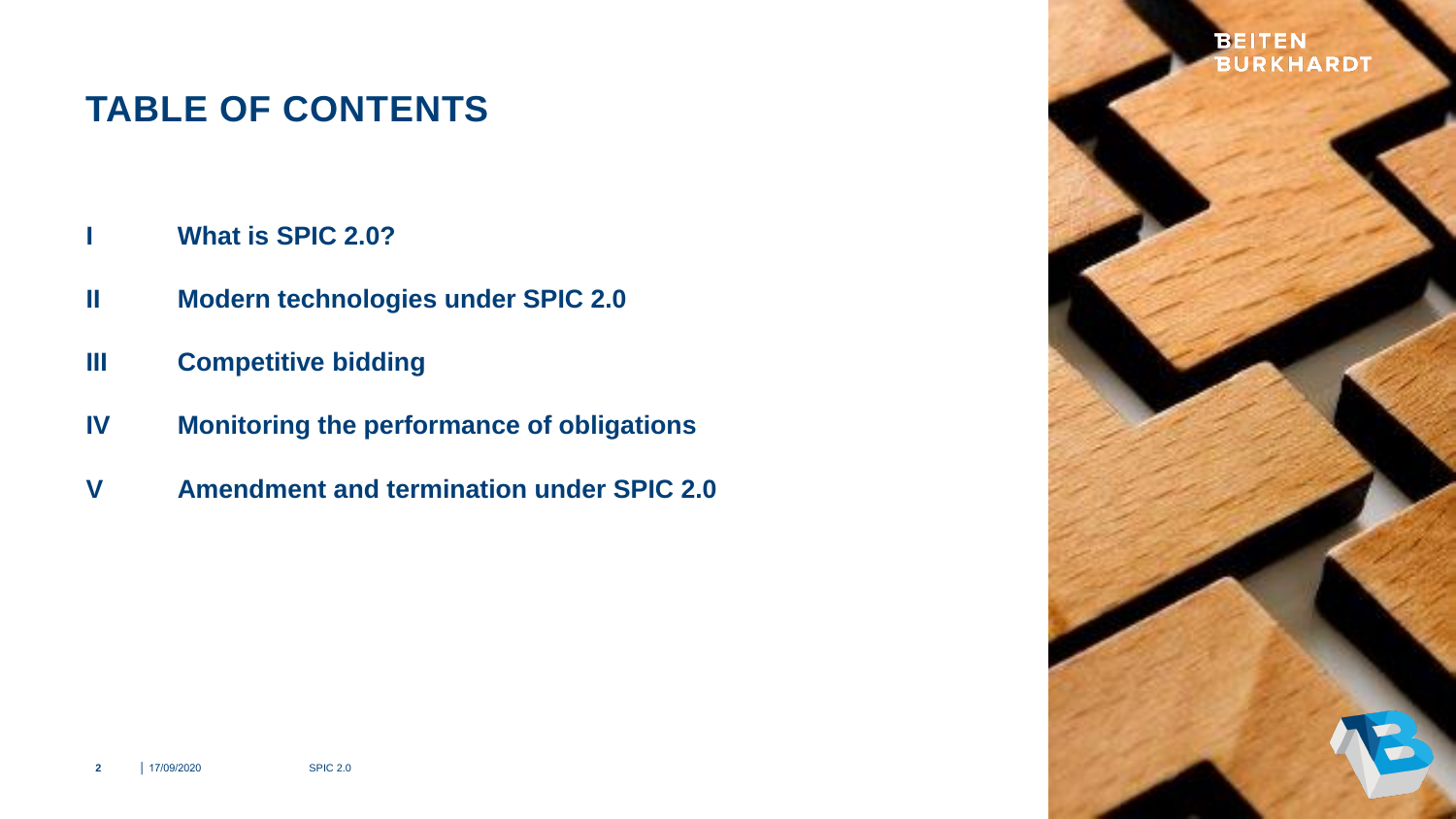# **WHAT IS A SPIC / ADVANTAGES FOR THE INVESTOR**

## Agreement between the investor and the state

- **"** "Made in Russia" status of goods
- **Guarantee of the stability of legal regulation**
- **Benefits and subsidies**

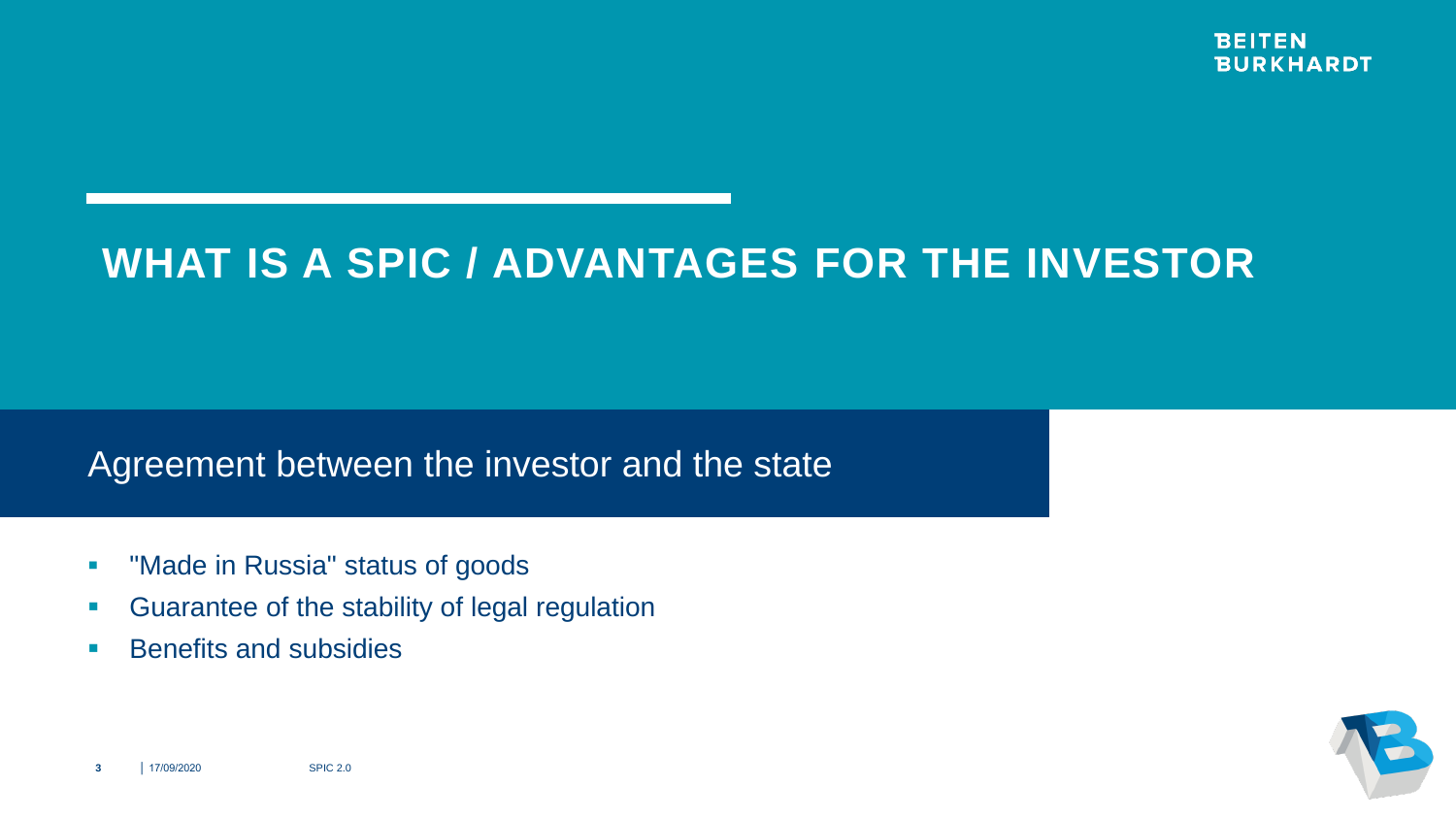# **SPIC 1.0 VS. SPIC 2.0**

**SPIC 1.0** 

**For the production of any industrial product**

**Minimum investment threshold: RUB 750 million**

**Declarative procedure for concluding SPIC**

**Tax benefits on corporate income tax and regional tax benefits**

**Maximum term of the contract: 10 years**

**SPIC 2.0** 

**Only for modern technologies from a list compiled by the Russian government**

**No minimum investment threshold**

**Competitive bidding to conclude a special investment contract**

**Reduced tax rates on corporate income tax and regional tax benefits**

**Maximum term of the contract: 15 years. If investments exceed RUB 50 billion – up to 20 years**

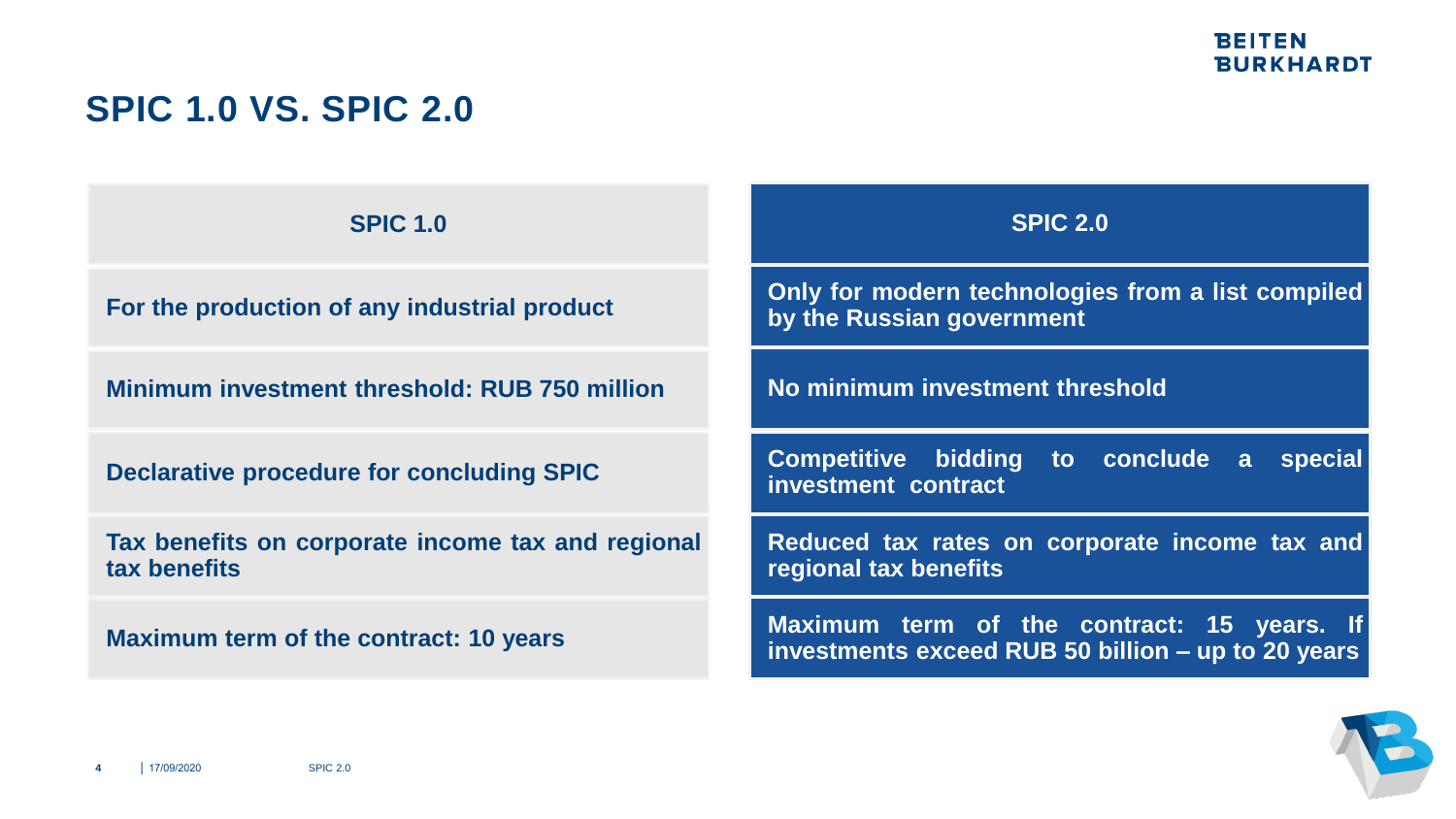# **SPIC 2.0**

## Modern technologies and mass production

**Modern technology** is a technology that makes it possible to manufacture a product that is competitive on the global market, which must be approved by an expert organization and included in the list of the Russian government (manufacturing, mining, electricity, gas (except natural gas), steam).

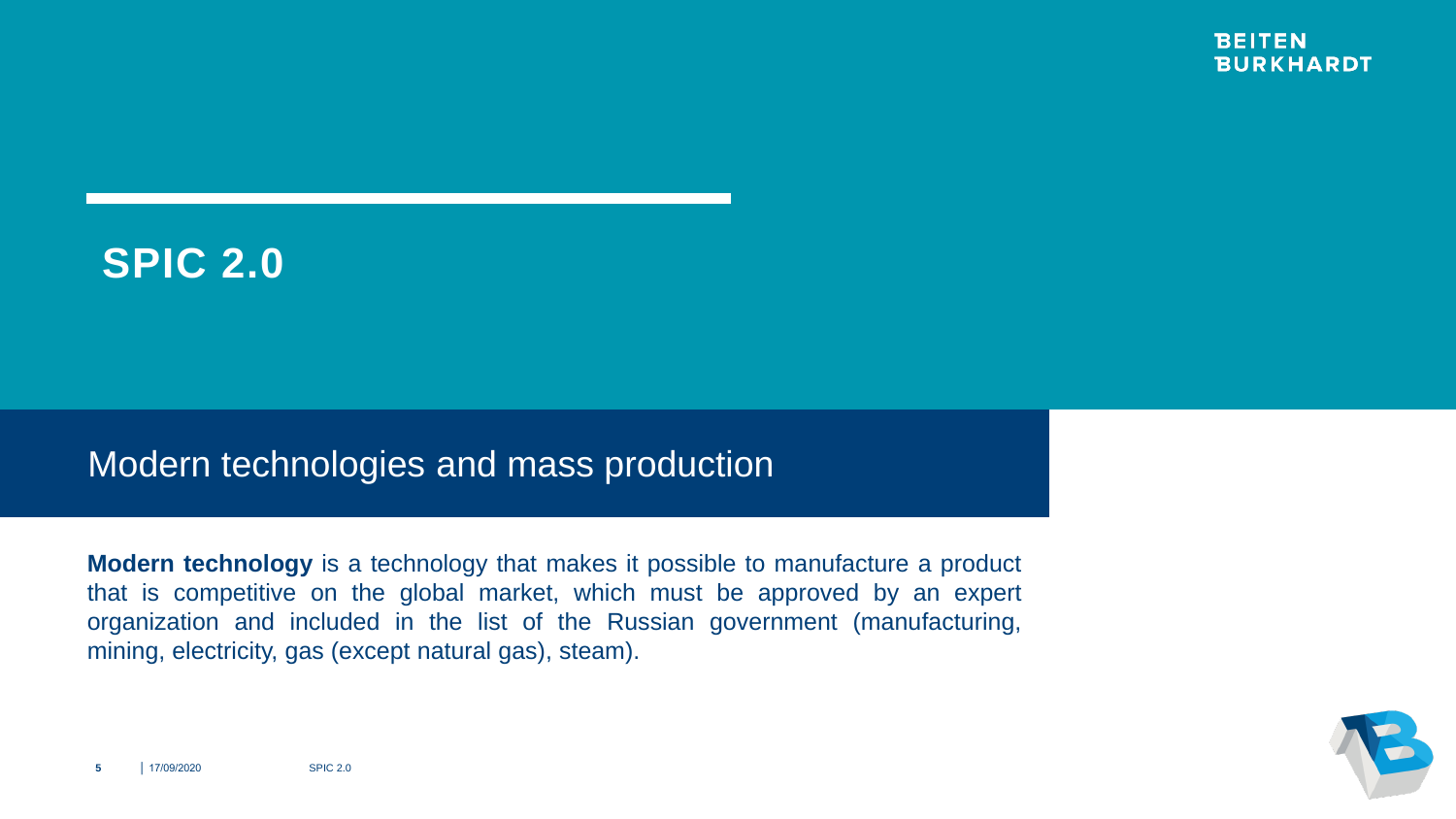# **MODERN TECHNOLOGIES IN SPIC 2.0**

## **Classification of modern technologies:**

## **Assessment criteria for modern technologies:**



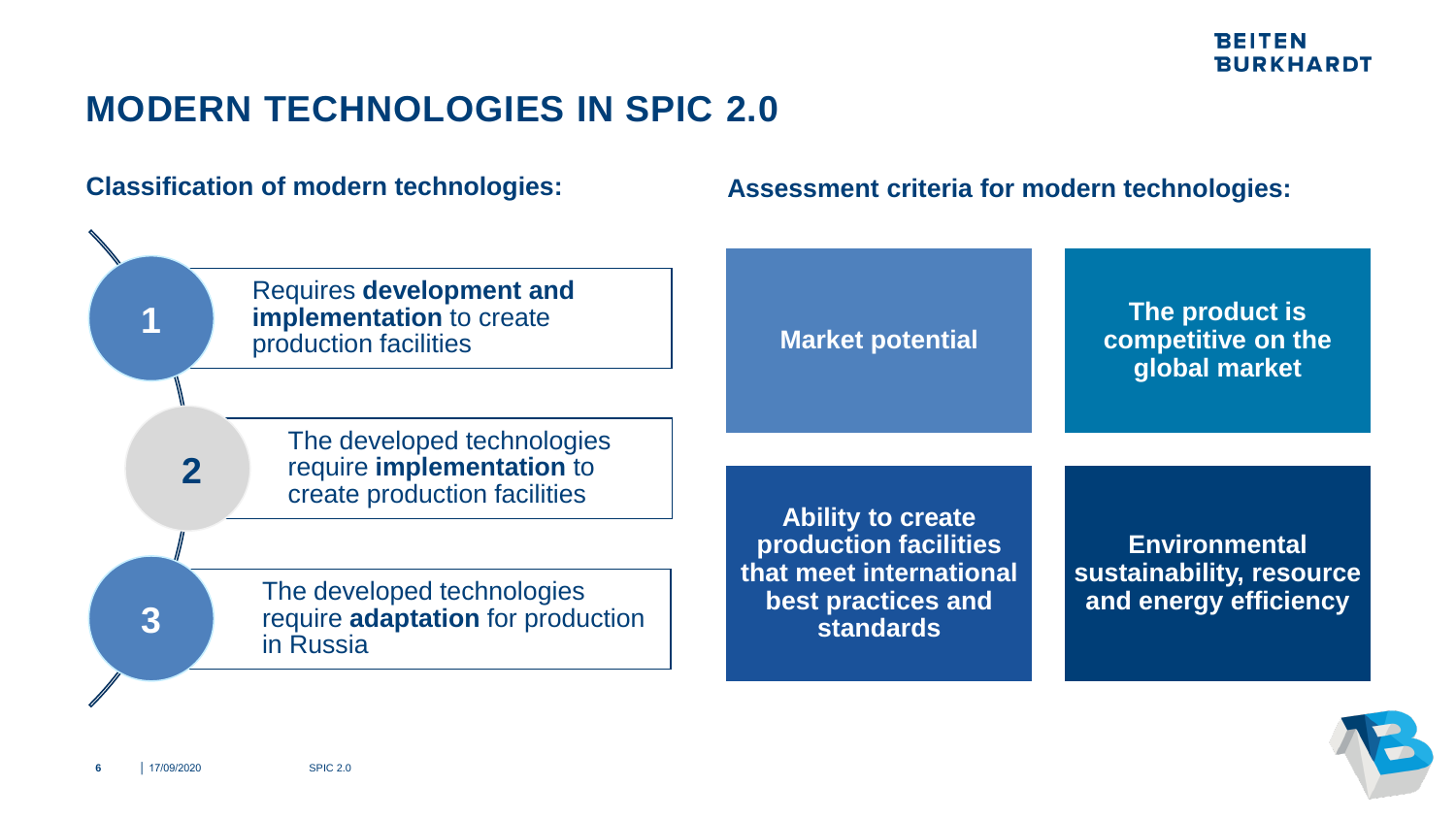# **INCLUDING A MODERN TECHNOLOGY INTO THE LIST**



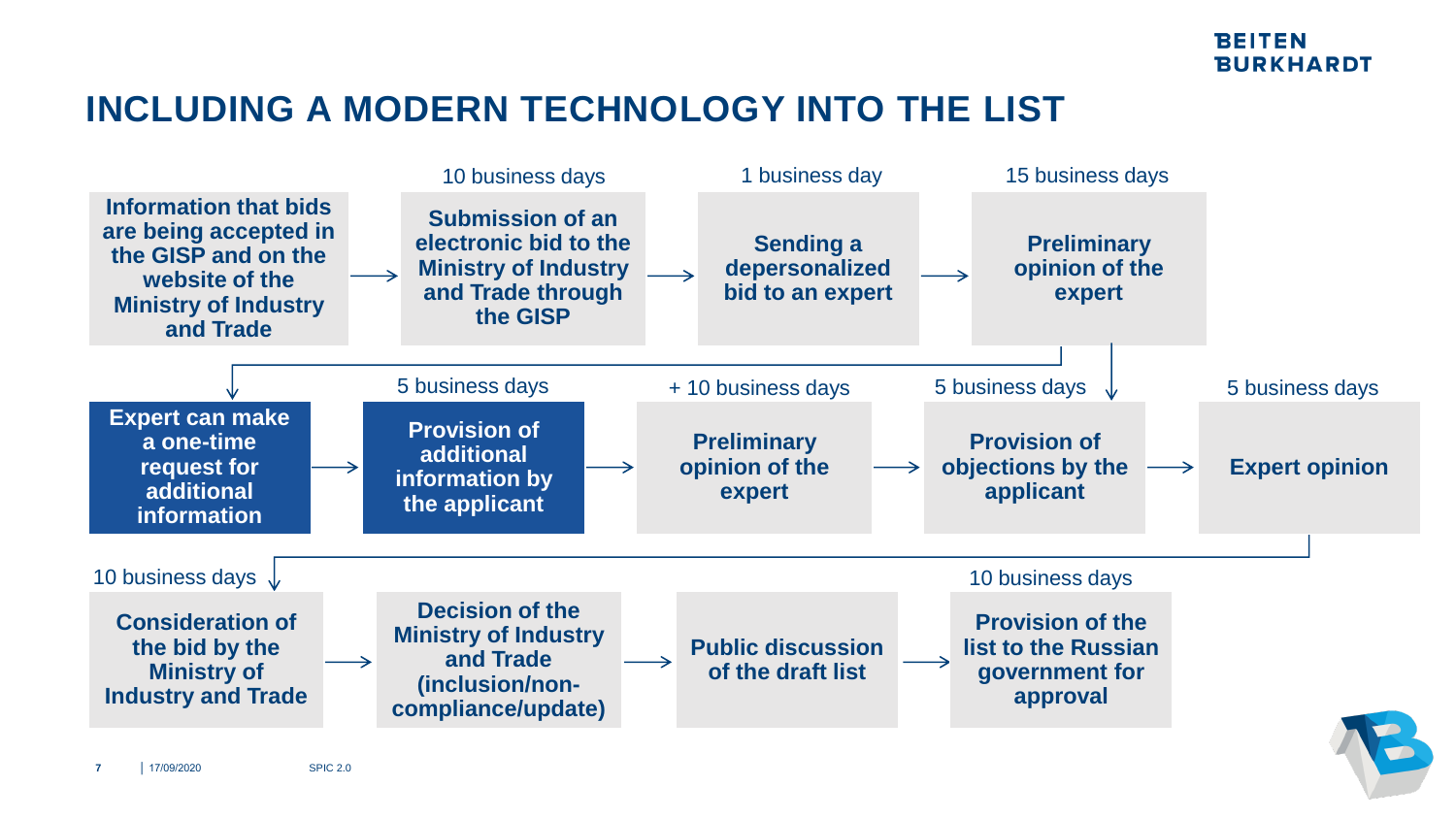# **INVESTMENT PROJECT CRITERIA**

**Possibility for mass production of a product**

**Reaches target operating profit within the term of the special investment contract**

## **The investment schedule stipulates mandatory expenses:**

Purchase or lease of land plots

Construction, repair, or reconstruction

Purchase or modernization of property, plant & equipment

Research and development work

Creation or modernization of infrastructure



**Use of modern** 

**technology**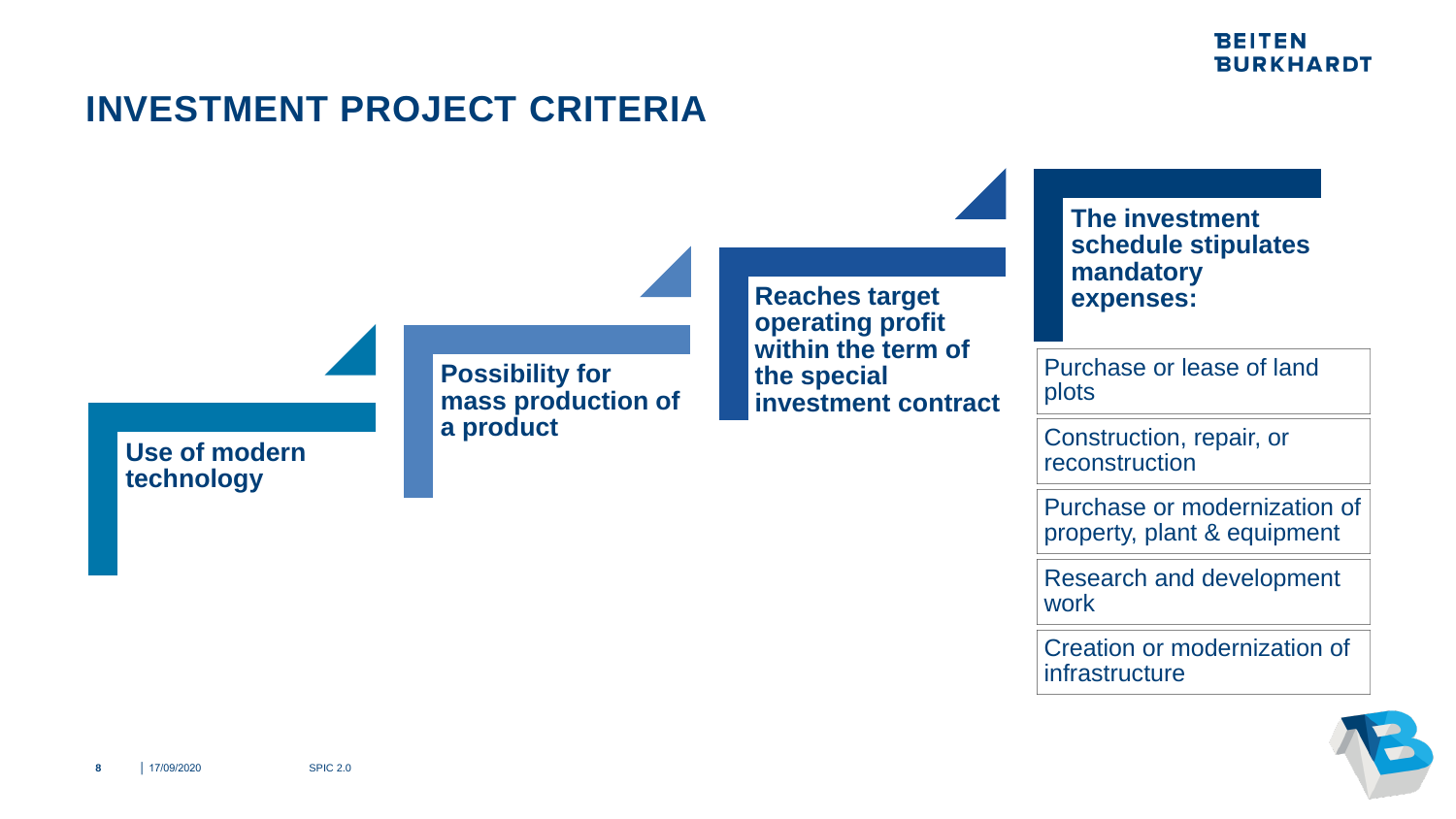

# **COMPETITIVE BIDDING**

## Competitive bidding to conclude a SPIC

- **Competitive bidding held on the GISP platform**
- Anyone registered in the GISP can be a participant (including foreigners)
- **Competitive bidding may have multiple winners**
- A SPIC is concluded with a sole applicant without holding a competitive bidding

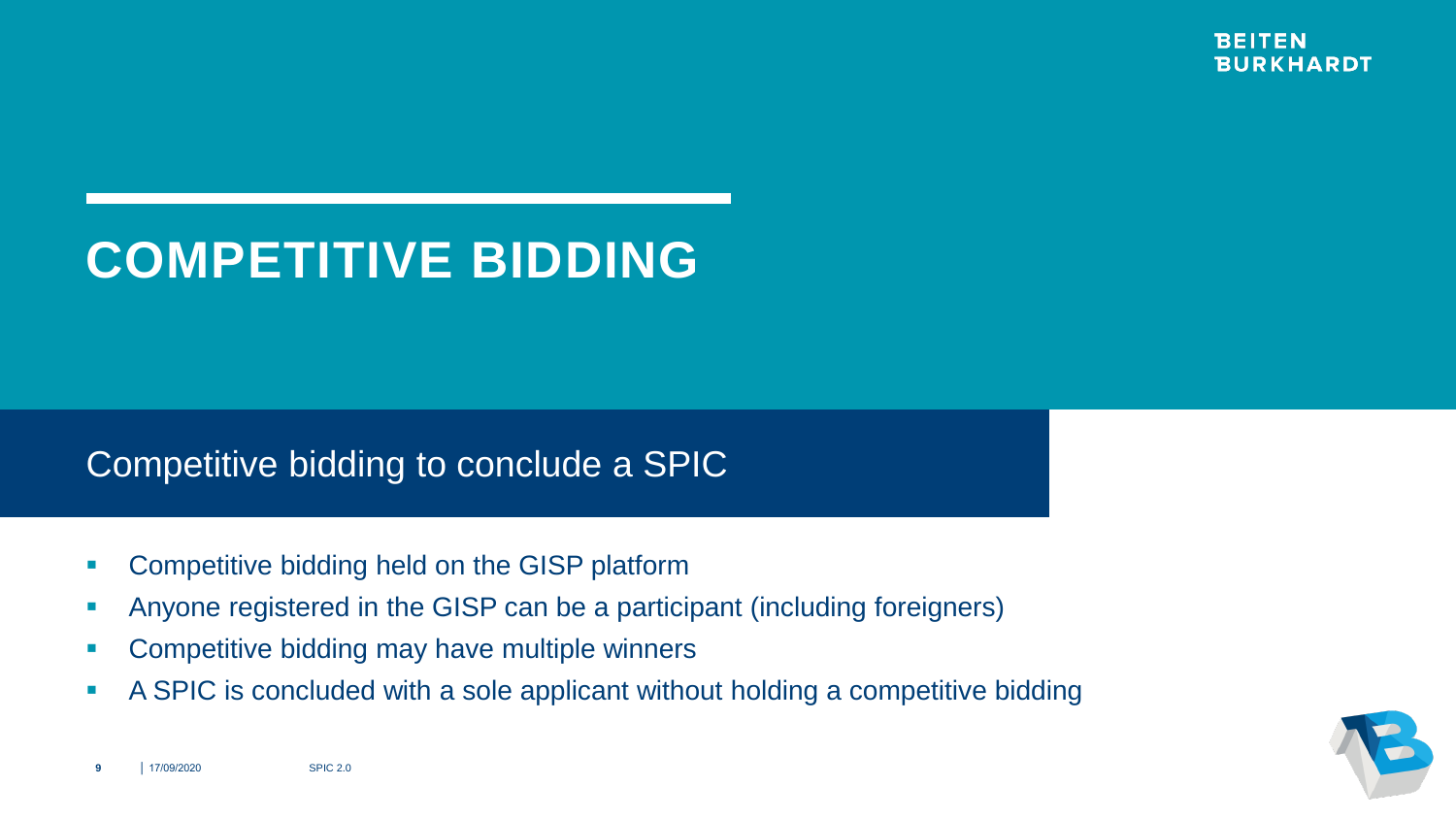# **COMPETITIVE BIDDING**



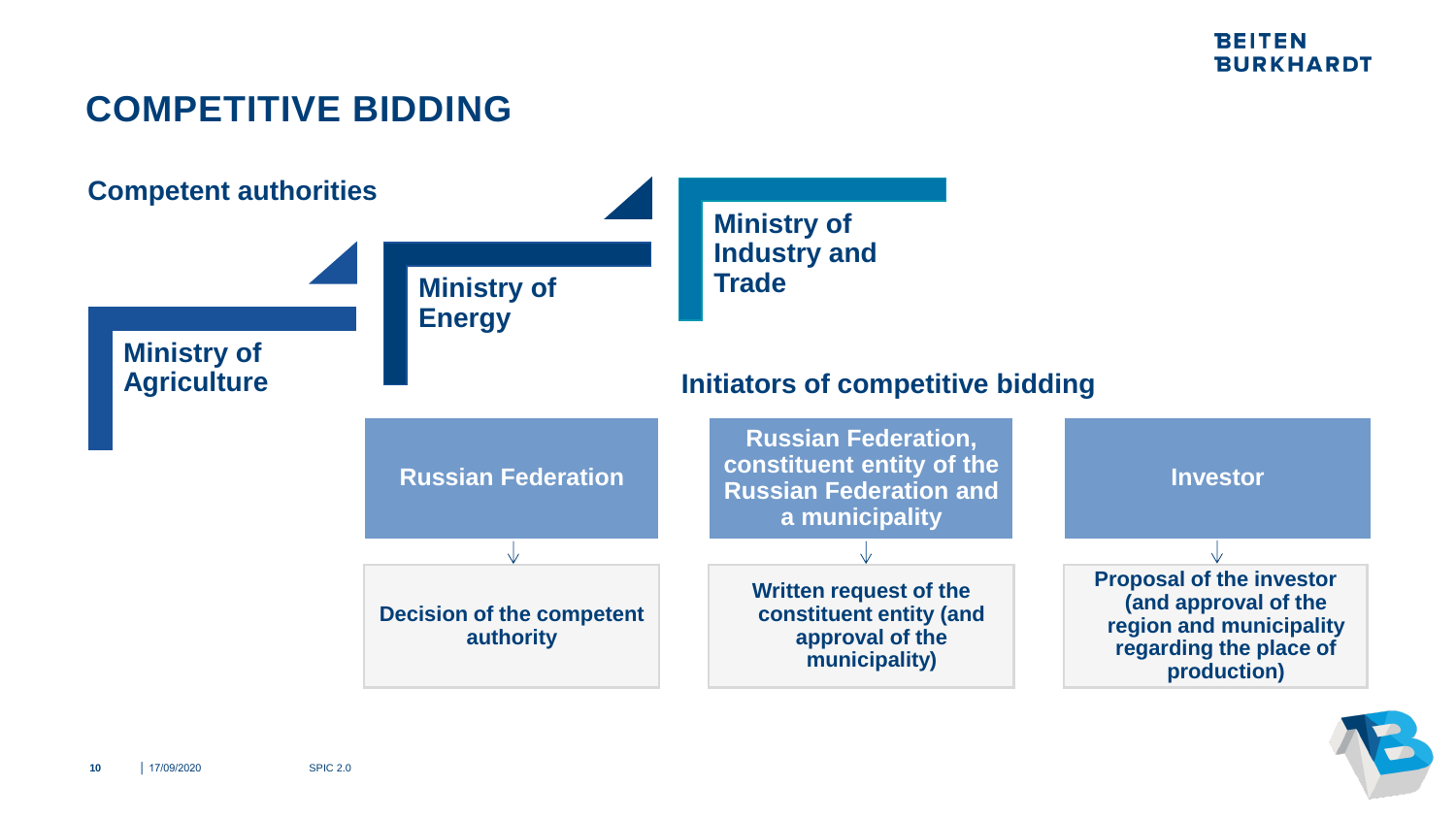# **STAGES AND DEADLINES FOR COMPETITIVE BIDDING**

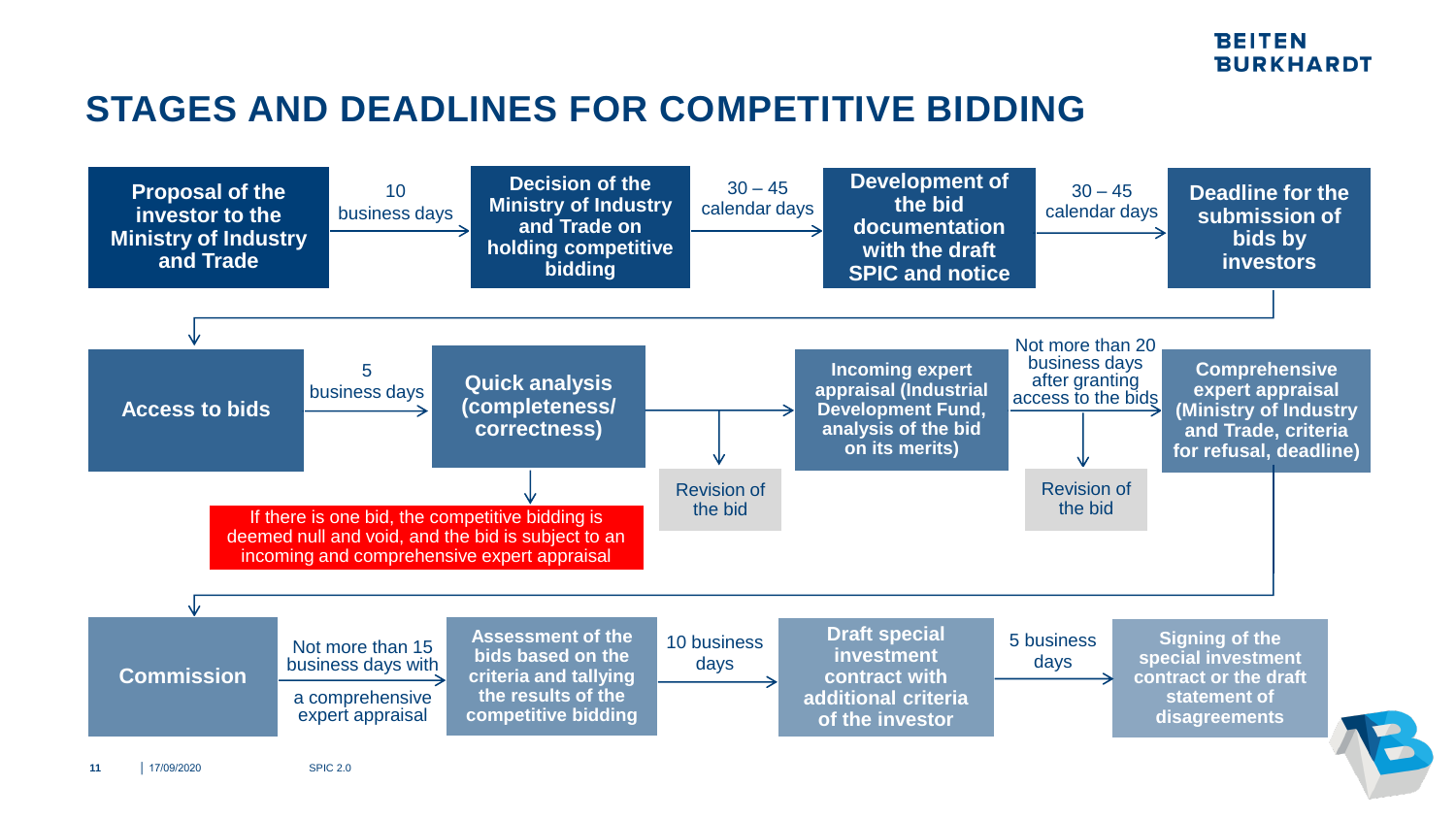# **CONTENTS OF THE INVESTOR'S COMPETITIVE BID**

| Data sheet of the<br>investment project |                                                                     | <b>Descriptions of the</b><br>product                                    |  | <b>Investment project</b><br>implementation<br>schedule     |  | <b>Schedule for raising</b><br>funds to finance the<br>project        |  |
|-----------------------------------------|---------------------------------------------------------------------|--------------------------------------------------------------------------|--|-------------------------------------------------------------|--|-----------------------------------------------------------------------|--|
| <b>Investment schedule</b>              |                                                                     | <b>Schedule for the</b><br>performance of<br>technological<br>operations |  | <b>Final target</b><br>indicators of the<br>project         |  | <b>Existing and</b><br>requested incentives                           |  |
|                                         | <b>Additional criteria</b><br>proposed for<br>inclusion in the SPIC |                                                                          |  | <b>Timeframe for</b><br>reaching target<br>operating profit |  | <b>Approval of</b><br>investments in<br>strategic sectors<br>(if any) |  |

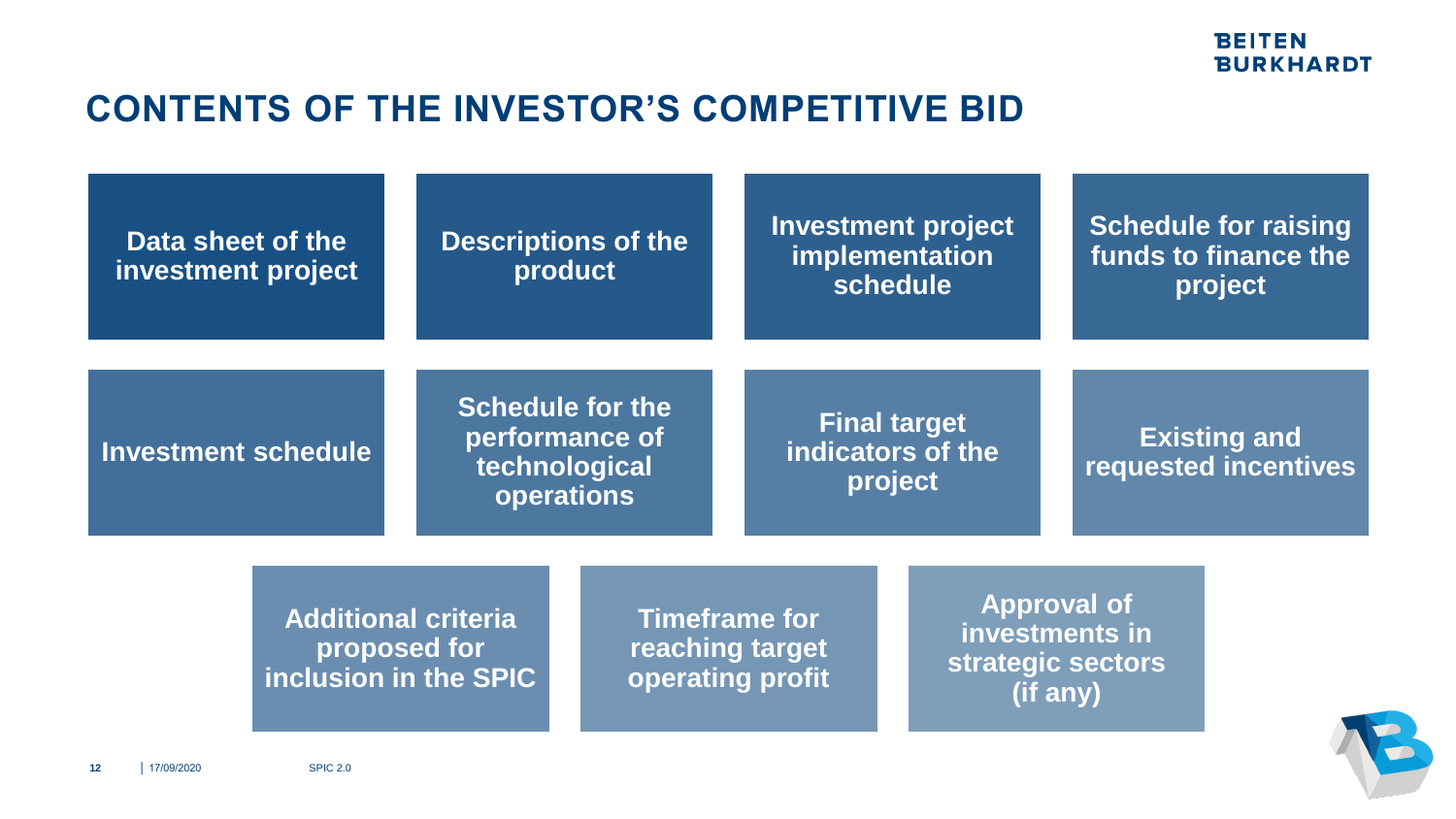## **ANNEXES TO THE INVESTOR'S BID**

## **Road map for the implementation of a modern technology**

## **Foundation documents Financial statements**

**Business plan and financial model of the investment project**

**Documents confirming the financing of the project (credit facility agreement, decision on a contribution to assets, etc.)**

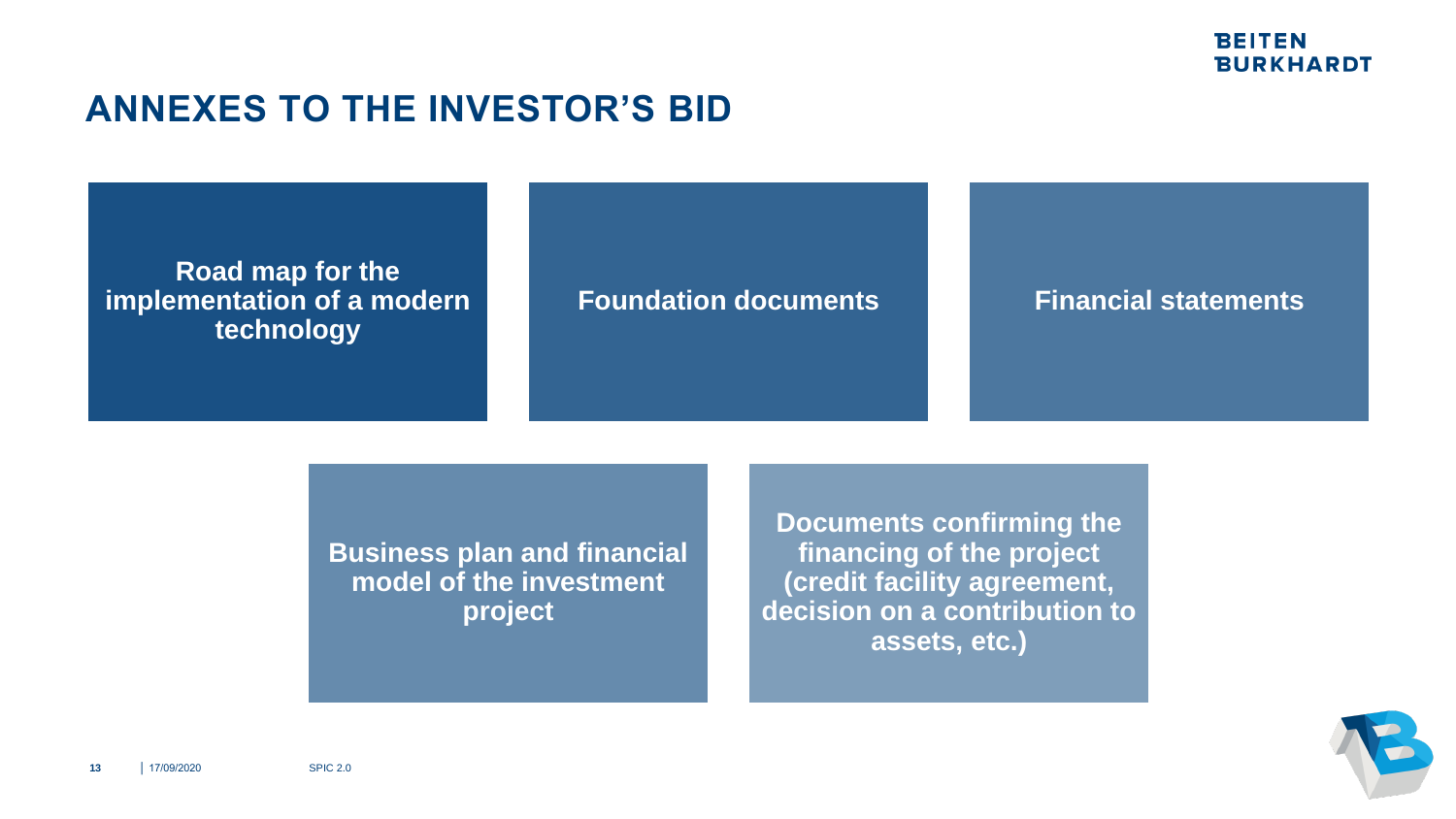# **MEMBERSHIP OF THE COMMISSION**



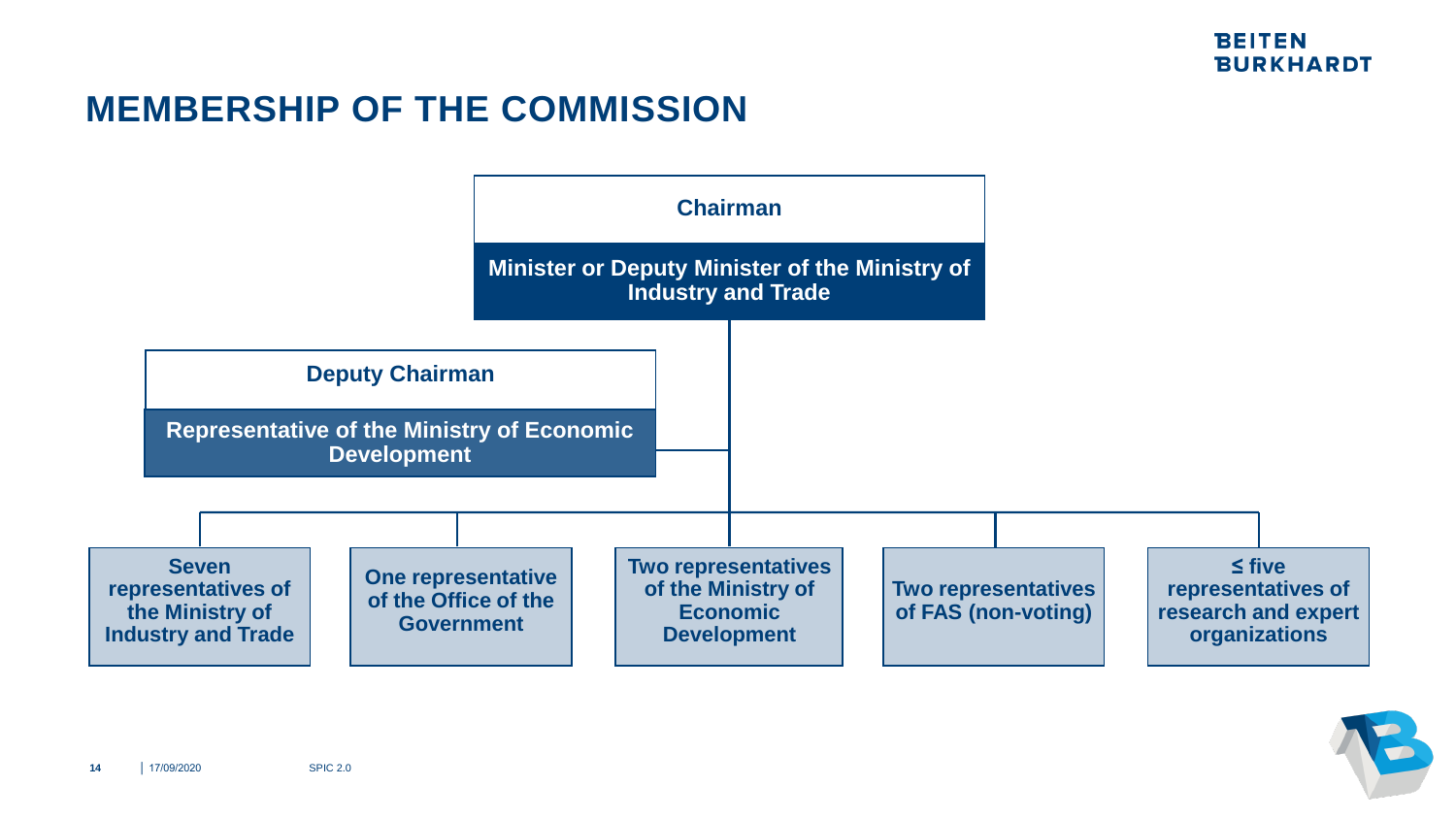## **INVESTMENT PROJECT ASSESSMENT CRITERIA**

**(Кс ) Deadline for the implementation of the modern technology indicated in the special investment contract (the maximum value in years is compared with the estimated value)**





**(К<sup>о</sup> ) Volume of industrial products manufactured during the effective term of the special investment contract (in RUB or units) where the maximum value is compared with the estimated value**

$$
A = K_c \times O_c + K_o \times O_o
$$



**If the results of several participants are equal, an additional criterion on the level of technological localisation applies ("Made in Russia" criterion)** T ASSESSMENT CRITERIA<br>  $O_c = \frac{C_{max}}{C_i}$ ,<br>
If the results<br>
equal, an add<br>
of technolo<br>
("Made

- 0 points non-compliance with the criteria of Government Resolution No. 719 dated 17 July 2015
- **1** point compliance with the criteria of Government Resolution No. 719 dated 17 July 2015 and IP license
- 2 points compliance with the criteria of Government Resolution No. 719 dated 17 July 2015 and receipt of the exclusive right to IP

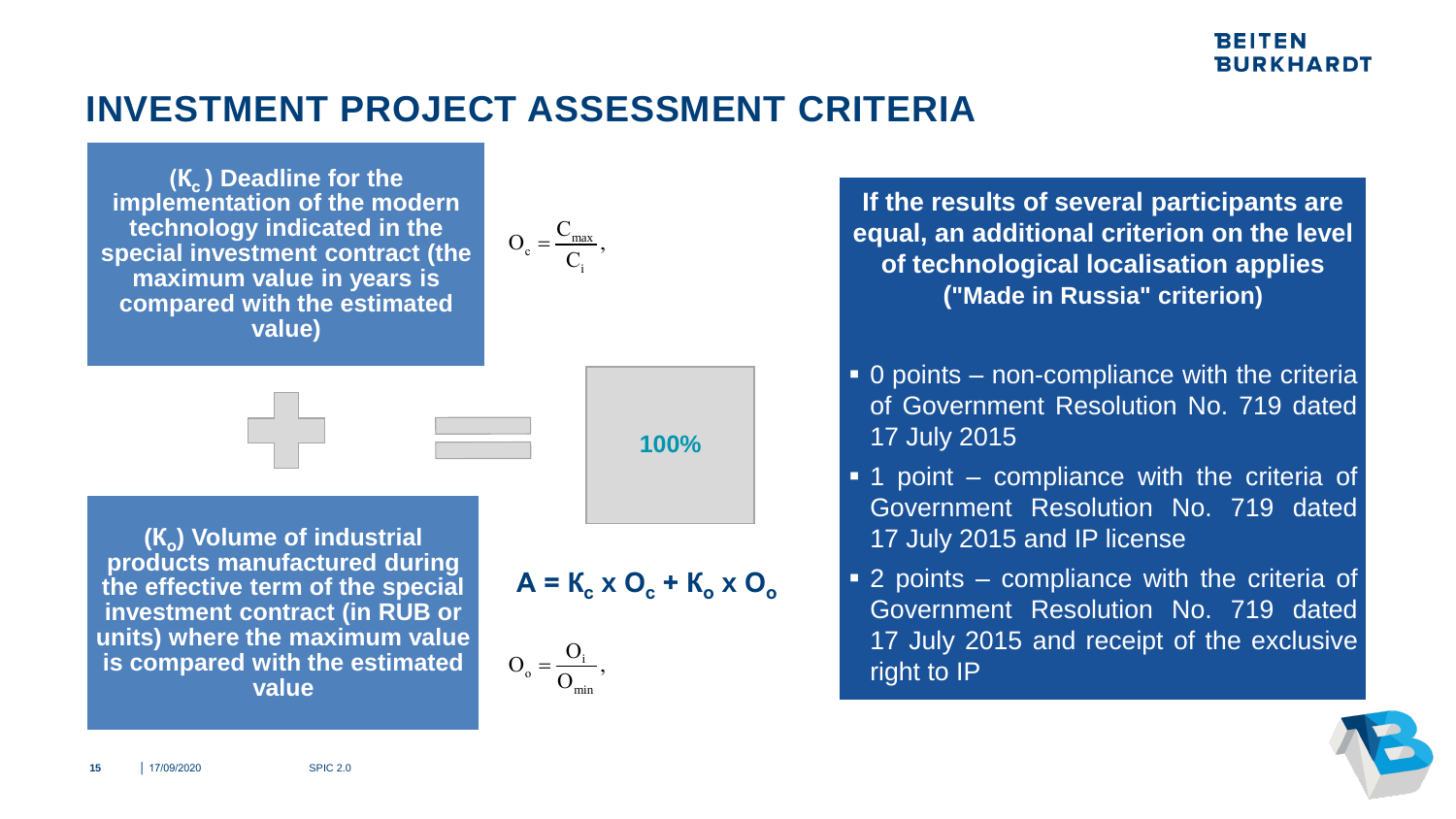# **MONITORING OF THE PERORMANCE OF OBLIGATIONS**

## **Monitoring goals Monitoring methods**

## Desk audit

**Review of project implementation results**

**Review of the performance of other obligations under the special investment contract**

- Based on reporting periods (calendar year)
- The report is filed with authorized body of the constituent entity of the Russian Federation within 2 months after the end of the reporting period
- The period of the audit is approx. 45 days

## Field audit

- Discrepancy with the results of desk audits
- Notice on violations
- Instances stipulated by the special investment contract

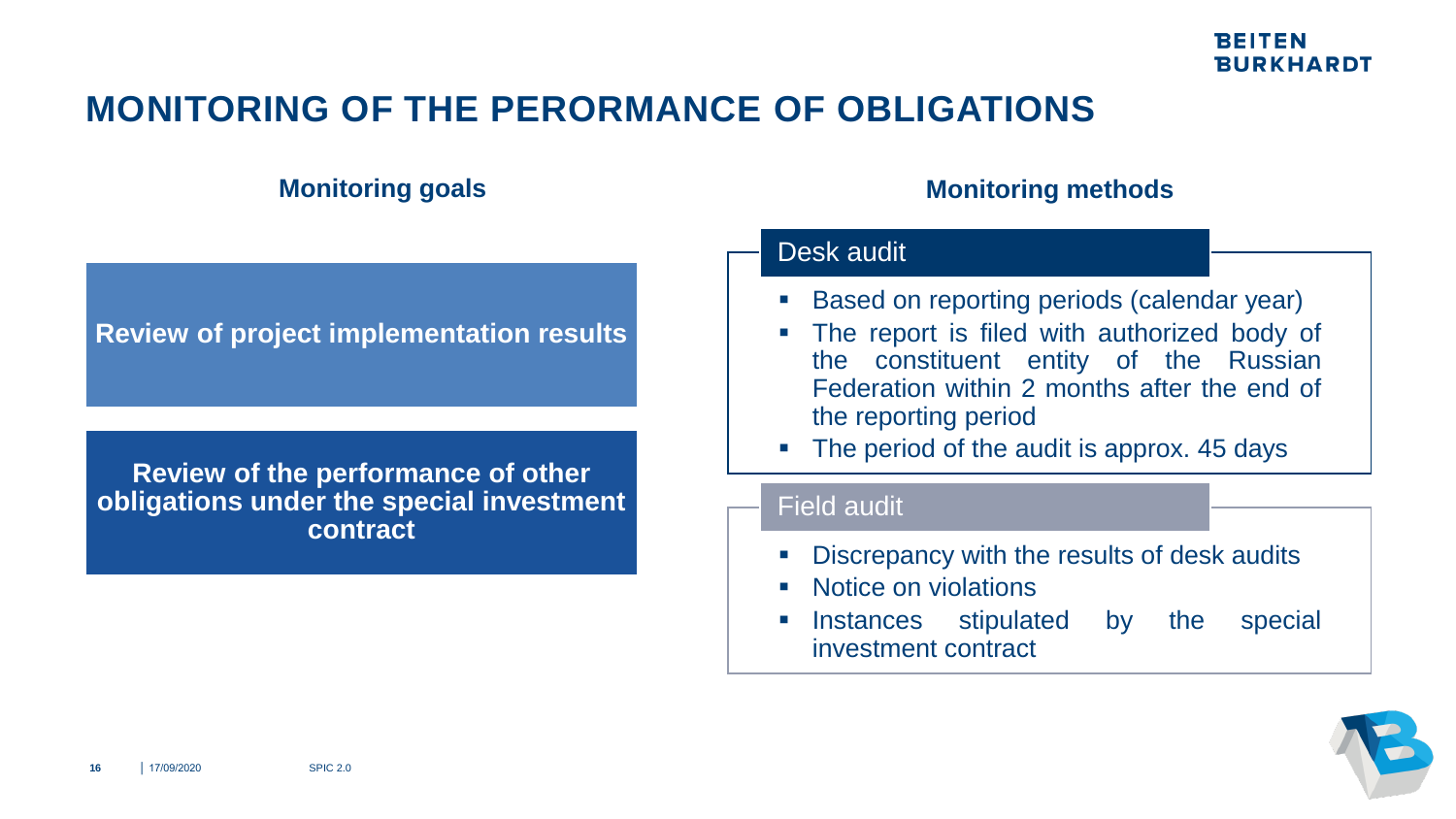## **AMENDING AND TERMINATING A SPECIAL INVESTMENT CONTRACT**

## **Are allowed by agreement of the parties or by court decision**

| A request of the investor to<br>amend or terminate the<br>special investment<br>contract submitted to the<br>competent authority<br>together with a draft<br>agreement, the grounds for<br>amendment/ termination,<br>and a progress report | <b>Consideration and</b><br>approval of the draft<br>agreement on<br>amendment or<br>termination<br>(60 business days) | The commission adopts<br>a decision on<br>The decision of the<br>amendment or<br>commission may be<br>termination<br>appealed in court<br>(20 business days)   |  |
|---------------------------------------------------------------------------------------------------------------------------------------------------------------------------------------------------------------------------------------------|------------------------------------------------------------------------------------------------------------------------|----------------------------------------------------------------------------------------------------------------------------------------------------------------|--|
|                                                                                                                                                                                                                                             |                                                                                                                        | Reasons for the refusal of the commission to<br>amend the special investment contract:                                                                         |  |
|                                                                                                                                                                                                                                             |                                                                                                                        | The technology no longer corresponds to the<br>modern technology indicated in the special<br>investment contract                                               |  |
|                                                                                                                                                                                                                                             |                                                                                                                        | The investment project no longer complies with<br>the requirements of the law on industrial policy                                                             |  |
|                                                                                                                                                                                                                                             |                                                                                                                        | The shortfall in budget expenses exceeds the<br>volume of investments                                                                                          |  |
| <b>SPIC 2.0</b><br>17/09/2020<br>17                                                                                                                                                                                                         |                                                                                                                        | Change in the terms and conditions of the<br>special investment contract, as a result of which<br>the investor won the competitive bidding by<br>more than 20% |  |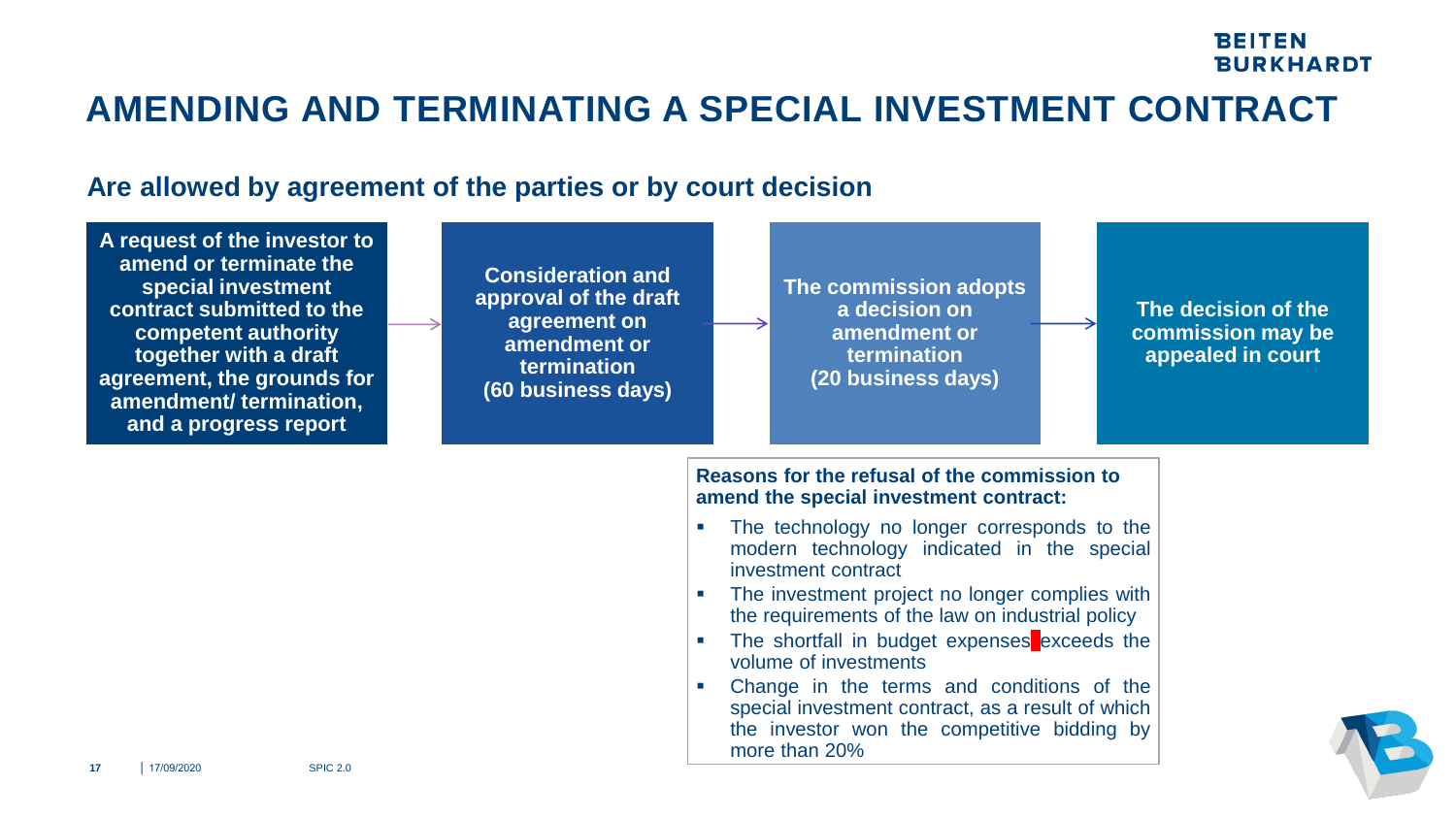# **TAX BENEFITS**

## **Special tax terms for participants in special investment contracts SPIC 2.0:**

- **Prohibition on changing certain tax terms** regarding corporate income tax and property tax to the detriment of taxpayers (increase in or cancelation of lower tax rates, cancelation of tax benefits, etc.)
- Zero rate or lower rates of corporate income tax
- Corporate property tax benefits
- **Preferential corporate income tax rates** remain in place until the total amount of the unpaid tax exceeds 50% of the amount of the capital investments under the special investment contract

## **Selection of the tax base for corporate income tax benefits:**

- A participant in a special investment contract may select the specific tax base to use when applying the lower (zero) corporate income tax rates
- The preferential rates apply to the entire tax base if the income from activity under the special investment contract  $\geq 90\%$  of all the income of the taxpayer
- The preferential rates only apply to the tax base formed from activity under the special investment contract (separate accounting must be kept)
- The selected method for determining the tax base **cannot be changed** during the effective term of the special investment contract

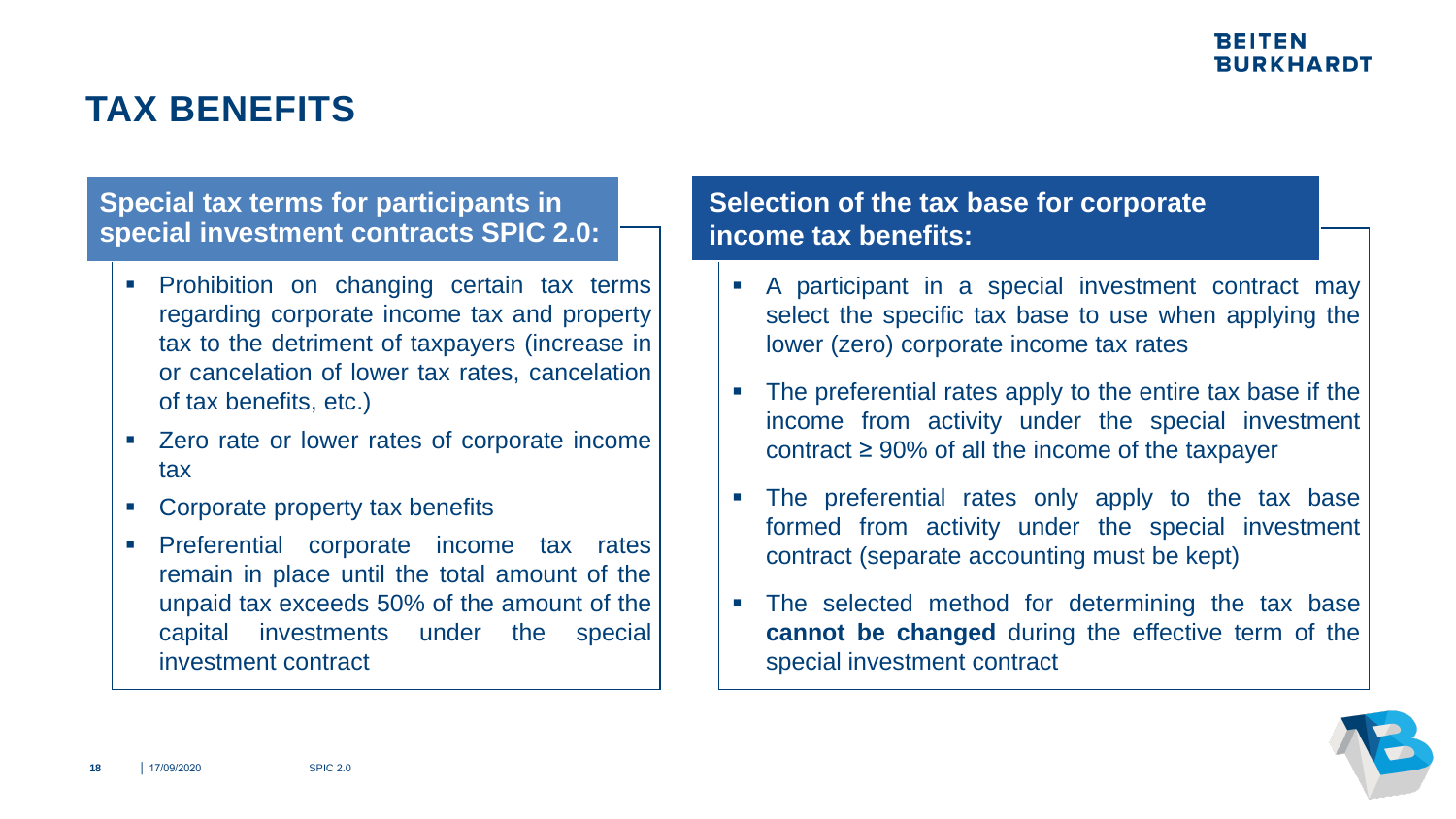# **TAX BENEFITS**

## **Benefit regarding the federal corporate income tax component:**

- **Federal corporate income tax** rate  $-0\%$
- **If is applicable only at the same** time as the preferential regional corporate income tax rate (as of the receipt of the first profit from the sale of the products manufactured under the special investment contract)

#### **Moscow**

- Corporate income tax: 13.5% (12.5% until 2020)
- Corporate property tax: 0% for the effective term of the special investment contract

## **Moscow Region**

- Corporate income tax: until 2025  $-$  0%; from 2026 to 2028  $-$ 10%; from 2029 – 13.5% (or 12.5% until 2024 and 13.5% from 2025)
- Corporate property tax: 0% for the first 10 years

## **Saint Petersburg**

- Corporate income tax: 0% (12.5% 13.5% for corporate investors from Saint Petersburg)
- Corporate property tax: 0% under the special investment contract for the first 10 years; 0% on real estate included in the calculation of capital investments, first 10 years

## **Leningrad Region**

- Corporate income tax: 5%
- Corporate property tax: 0% for the effective term of the special investment contract

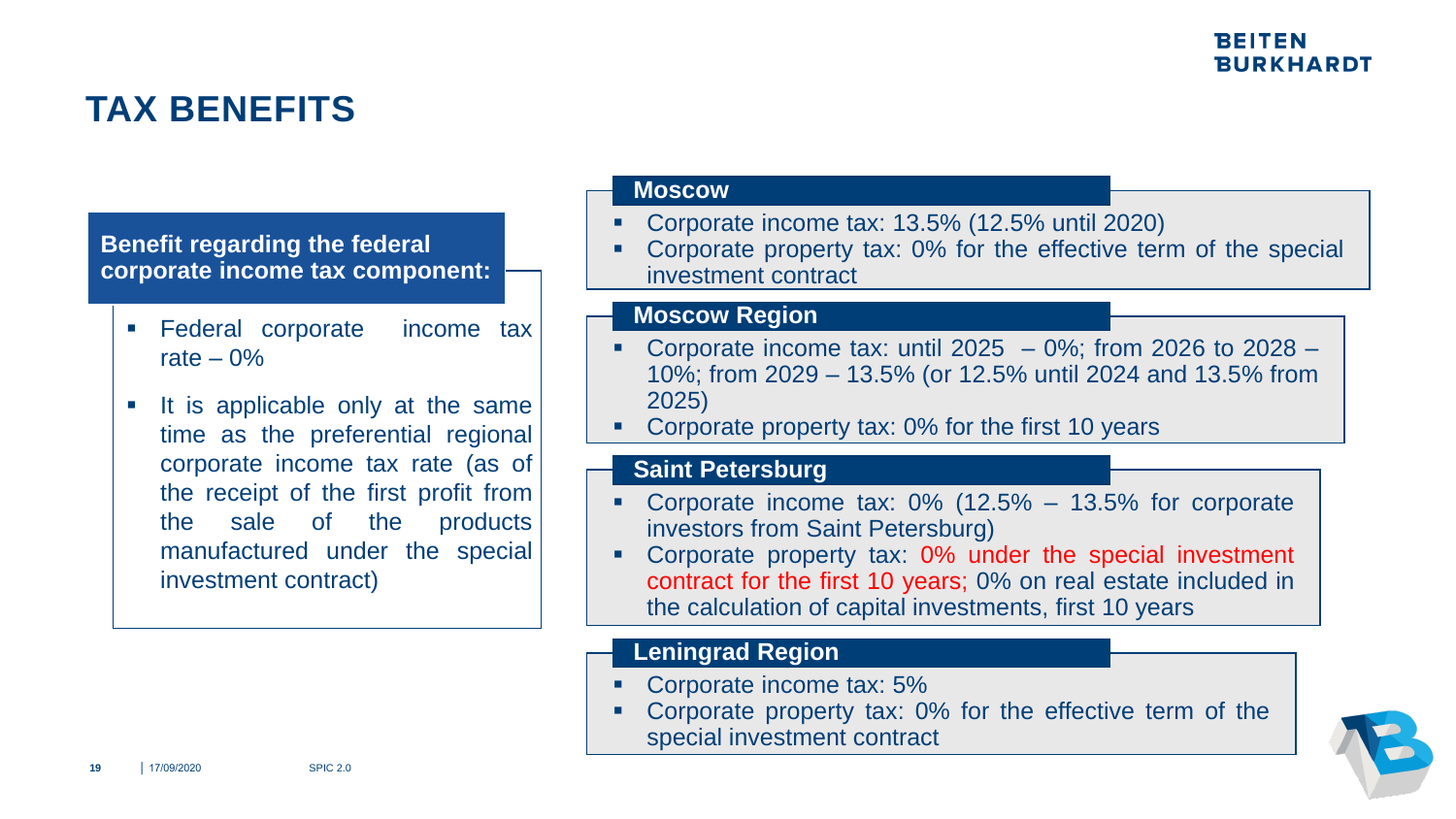# **GUIDE FOR INVESTORS - RUSSIA**



#### With a detailed description of the new legislation regarding SPIC 2.0.

#### Contents

The "Guide for Foreign Investors" is a unique publication. This kind of publication has never before been produced in either German or English. This guide was created with the support of the Ministry of Industry and Trade of the Russian Federation, the Industrial Development Fund of the Russian Federation, the German Committee on Eastern European Economic Relations, the Russian-German Foreign Trade Chamber, and the international law firm BEITEN BURKHARDT.

Despite all of its current political and economic challenges, the Russian market has been and remains extremely attractive to foreign companies.

#### From the contents:

Localization requirements in specific economic sectors (mechanical engineering, the automobile industry, medicine, pharmaceuticals, agricultural equipment/agriculture, and software/IT); federal and regional investment agreements, including special investment contracts; a critical, practically oriented look at the legal aspects that must be taken into consideration when setting up manufacturing facilities in Russia, in particular the practical aspects of design, construction and commissioning of production facilities, regional specifics, and tax issues.

Comprehensible, practical presentation, with an English translation of key legislation.

#### **Target Audience**

Businesses and law firms, CEOs, senior executives, CFOs, lawyers, researchers and students in Law and Economics, specialists in comparative law.

#### Publisher

Falk Tischendorf is an Attorney-at-law and the Managing Partner of the Moscow office of BEITEN BURKHARDT. He has been advising international and Russian companies on the Russian market for more than 18 years.

#### I order - via Fax under 08581 754 or on www.shop.ruw.de



Tel 08581 9605-0 | Fax 08581 754 | E-Mail info@suedost-service.de www.shop.ruw.de | Deutscher Fachverlag GmbH | Frankfurt am Main



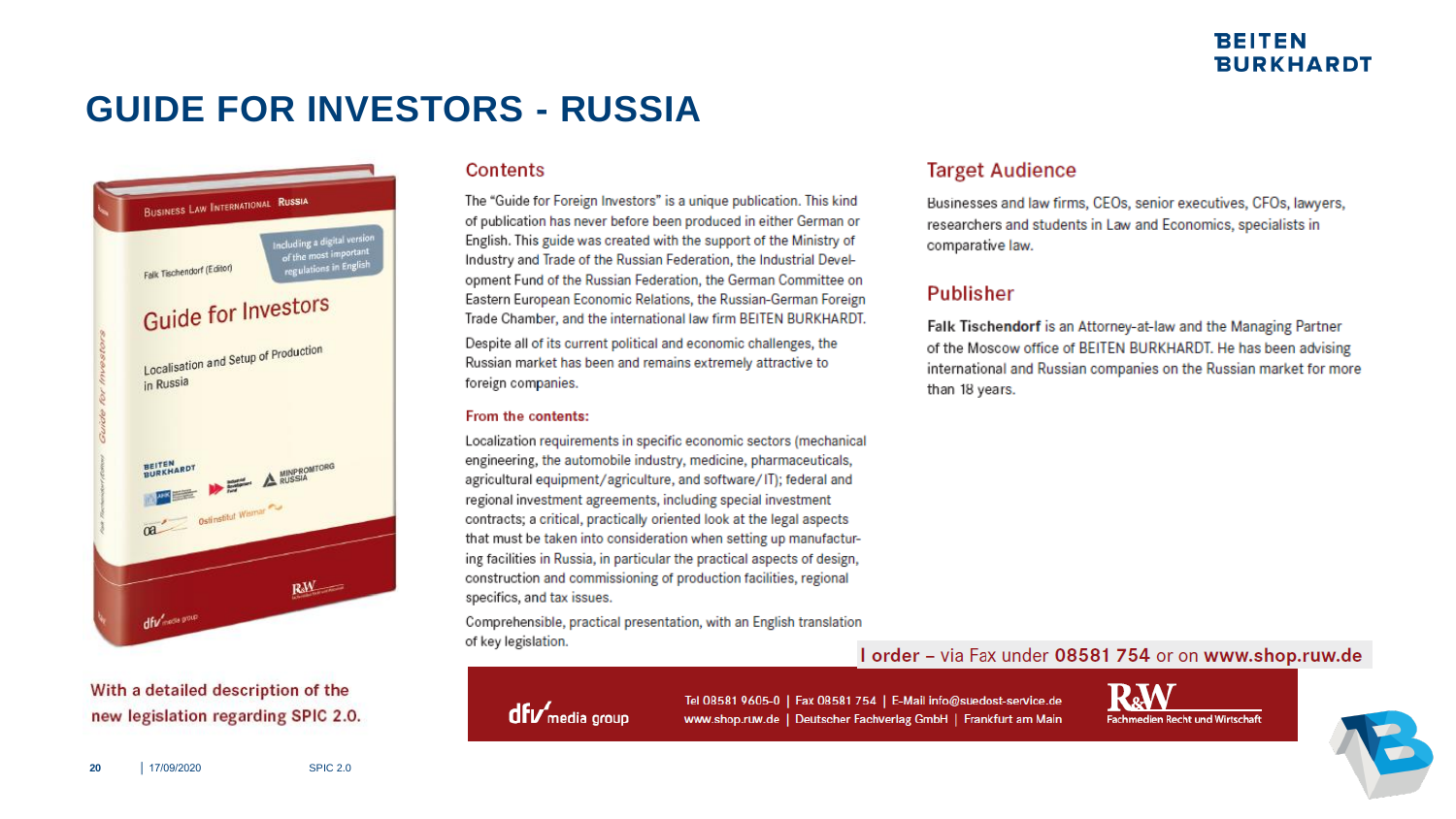# **FALK TISCHENDORF**



**Managing Partner Moscow | Attorney-at-law Arbitrator (ICAC at the CCI of Russian Federation)**

BEITEN BURKHARDT Moscow Turchaninov per. 6/2 119034 Moscow

Practice Area Commercial • Corporate • Real Estate

- **T** +7 495 2329635
- **E** Falk.Tischendorf@bblaw.com

## **Relevant Advisory Experience**

Automotive Sector • Commercial • Compliance & Internal Investigations • Corporate • Mergers & Acquisitions • Private Building Construction & Architectural Law • Real Estate • Procurement • Russian Desk

#### **Langauges**

German, Russian, English

#### **Career**

Falk Tischendorf started his career in 2002 as an attorney at Haarmann Hemmelrath & Partner. From 2006 he worked at CMS Hasche Sigle as a salary partner and the head of their Moscow Commercial and Real Estate practice. He has been the Head of BEITEN BURKHARDT's Moscow office since 2009. He is registered with the Ministry of Justice of the Russian Federation in the register of lawyers of foreign states working as attorneys in the Russian Federation, and is named as an arbitrator for international commercial disputes of the International Commercial Arbitration Court at the Chamber of Commerce and Industry of the Russian Federation (MKAS) and as an arbitrator of the Arbitration Court of the Association of European Businesses (AEB). Falk has been honored by the Russian Ministry for Economic Development for his contribution to the development of Russian-German foreign economic relations. In 2016 he was appointed official representative of the Federal State of Mecklenburg-Western Pomerania (Germany) in Russia. Falk Tischendorf is a member of the board of the Russian-German Chamber of Commerce (AHK) and has been Head of the Compliance Committee since 2014. He is also a member of the board of the Ostinstitut Wismar.



**21** │ 17/09/2020 SPIC 2.0

**Best Lawyers** 

**Best Lawyers** 

MMENDED LAWYE

2019

**FALK TISCHENDORE** 

FALK TISCHENDORF

ECOMMENDED LAWYER

2020

RECOGNIZED BY

ECOGNIZED BY